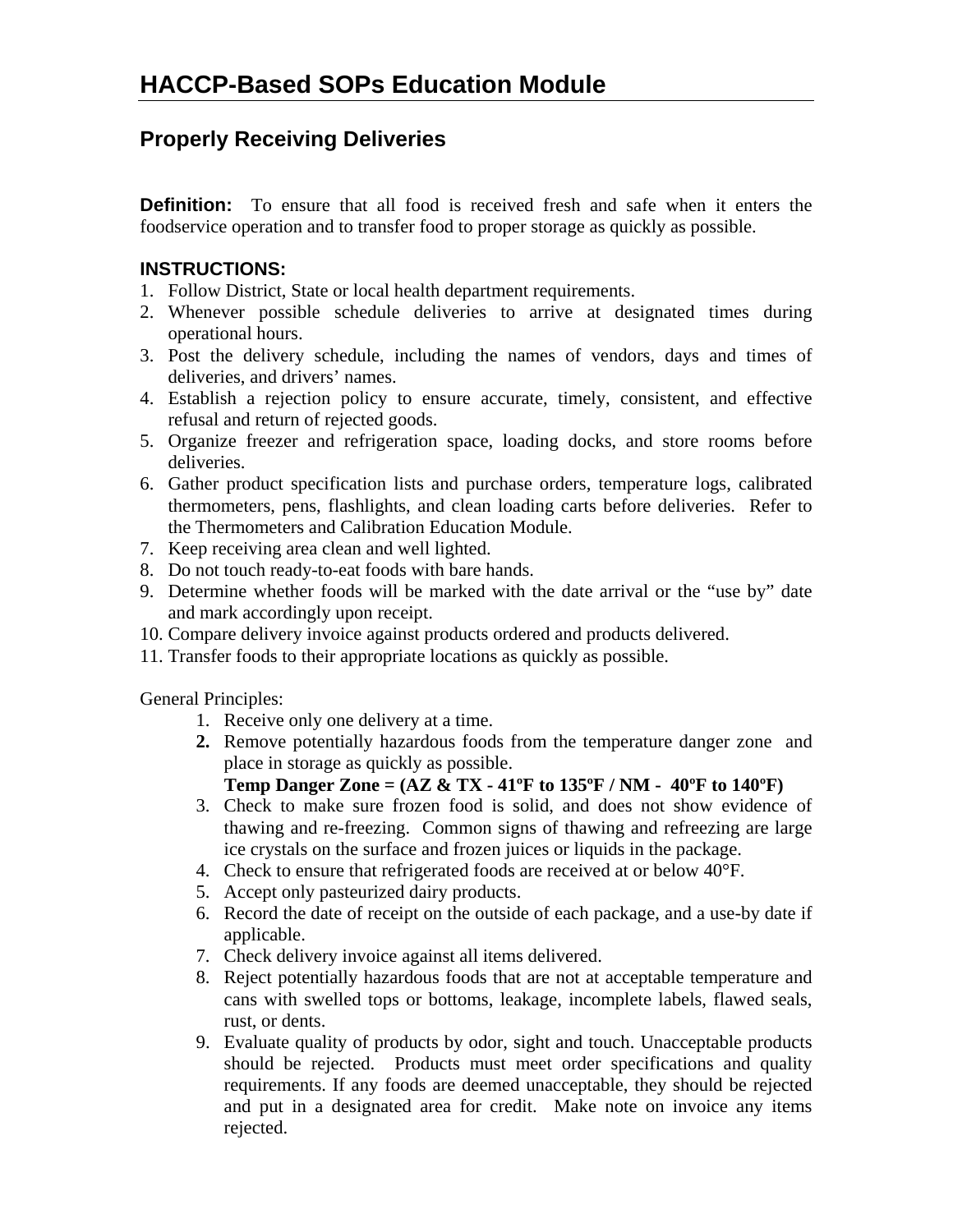# **Properly Receiving Deliveries – Con't**

Receiving Frozen and Refrigerated Foods:

- 1. Check temperature with a calibrated thermometer to assure that cold foods are below 41°F in AZ & TX and below 40°F in NM.
- 2. Return or refuse all foods that should be stored below  $41^{\circ}$ F in AZ & TX and below 40°F in NM if delivered above these temperatures.
- 3. Check at random and immediately record the temperature of three different types of potentially hazardous food (PHF) items immediately for each delivery (e.g., dairy products, frozen meats, fresh deli-sliced meats).
- 4. Place foods in the proper storage area (cooler or freezer) quickly to avoid potential bacterial growth.

Receiving Dry Goods:

- 1. Check dry goods for leaks, flaws, or broken packages. Dry goods should be dry, free of mold, and free of insects. Reject flawed packages and put in a designated area for credit.
- 2. Inspect cans for leaks, incomplete labels, dents, bulges, and other visible signs of damage. Notify a manager if a damaged can is found.
- 3. Notify the unit supervisor or designee to call the vendor when damaged items are found so the product can be picked up and returned and a credit issued.
- 4. Date boxes and cans with receiving date.
- 5. Separate chemicals from foods.
- 6. Reject and remove damaged packages or cases. Return for credit.

### **MONITORING:**

- 1. Inspect the delivery truck when it arrives to ensure that it is clean, free of putrid odors, and organized to prevent cross-contamination. Be sure refrigerated foods are delivered on a refrigerated truck.
- 2. Check the interior temperature of refrigerated trucks.
- 3. Confirm vendor name, day and time of delivery, as well as driver's identification before accepting delivery. If driver's name is different from what is indicated on the delivery schedule, contact the vendor immediately.
- 4. Check frozen foods to ensure that they are all frozen solid and show no signs of thawing and refreezing, such as the presence of large ice crystals or liquids on the bottom of cartons.
- 5. Check the temperature of refrigerated foods.
	- a. For fresh meat, fish, and poultry products, insert a clean and sanitized thermometer into the center of the product to ensure a temperature of 41°F in AZ & TX and 40°F in NM or below. The temperature of milk should be 45 °F or below in AZ, NM and TX.
	- b. For packaged products, insert a food thermometer between two packages being careful not to puncture the wrapper. If the temperature exceeds 41°F in AZ & TX or 40°F in NM, it may be necessary to take the internal temperature before accepting the product.
	- c. For eggs, the interior temperature of the truck should be 45 ºF or below in AZ, NM and TX.